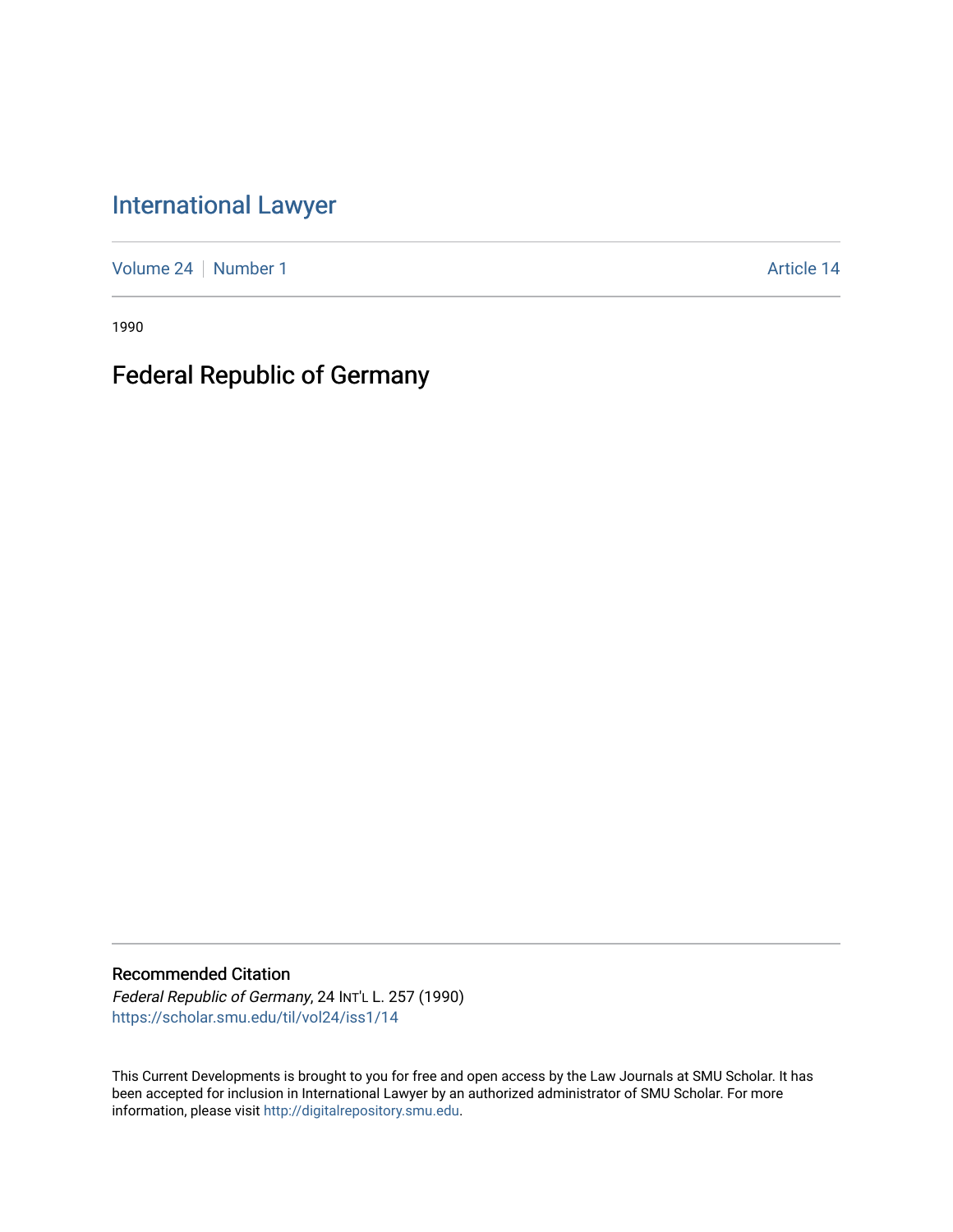Specifically, the U.K. Inland Revenue had argued that withholding should be levied on the total amount of the dividend and one-half of the ACT credit, whereas the taxpayer claimed that the withholding tax should be calculated as 5 percent of the dividend plus the amount of the tax credit actually paid (rather than payable). Mathematically, this works out to an effective withholding of 4.76 percent rather than 5 percent.<sup>22</sup> Although the percentage difference may be small, some interesting tax savings could be reaped if large amounts of dividends are paid out through a U.K. entity.

It is not at all clear whether the case will be upheld on appeal, and the speculation is that diplomatic notes will be exchanged to clarify the intent of the treaty in question.<sup>23</sup> In any event, the U.K. Inland Revenue issued a Press Release on October 25, 1988, indicating that it would seek legislation as part of the 1989 Finance Bill to clarify and reconfirm by statute its prior interpretation of the refund of ACT credits. $24$ 

## **Federal Republic of Germany\***

#### **I. Corporate Law**

## **A.** FEDERAL **SUPREME COURT RULES ON** CORPORATE **AFFILIATION AGREEMENTS**

When the German Stock Corporation Act was revised in its entirety in  $1965$ ,<sup>1</sup> the German Legislature for the first time codified the law of affiliated companies.<sup>2</sup> The lawmakers recognized that the close affiliation between companies through majority ownership, joint management, and other means of control changes the corporate power structure and requires specific rules on such issues as D & **0** liability, rights of minority shareholders, and protection of

<sup>22.</sup> See 22 Tax News Serv. (IBFD) 218 (Oct. 31, 1988).

<sup>23.</sup> See 15 Tax Plan. Int'l Rev. (BNA Int'l) 33 (Nov. 1988).

<sup>24.</sup> See 7 **INT'L** FIN. L. REV. 48 (1988); 22 Tax News Serv. (IBFD) 241 (Nov. 30, 1988).

<sup>\*</sup>Prepared by Dr. Burkhard Bastuck, Partner, Bruckhaus Kreifels Winkhaus & Lieberknecht, Düsseldorf, West Germany; Doctor of Laws, University of Bonn, West Germany; LL.M., University of Pennsylvania; Member, New York Bar, Disseldorf Bar; and Dr. Andreas Weitbrecht, Associate, Bruckhaus Kreifels Winkhaus & Lieberknecht, Brussels, Belgium; Doctor of Laws, University of Augsburg, West Germany; LL.M., University of California School of Law-Boalt Hall-Berkeley; Member, Düsseldorf Bar.

This report covers developments between September 1988 and August 1989.

**<sup>1.</sup>** Aktiengesetz [AktG], Sept. 6, 1965, Bundesgesetzblatt, Teil I [BGBI.II 1089.

<sup>2.</sup> Konzernrecht-Recht der verbundenen Unternehmen.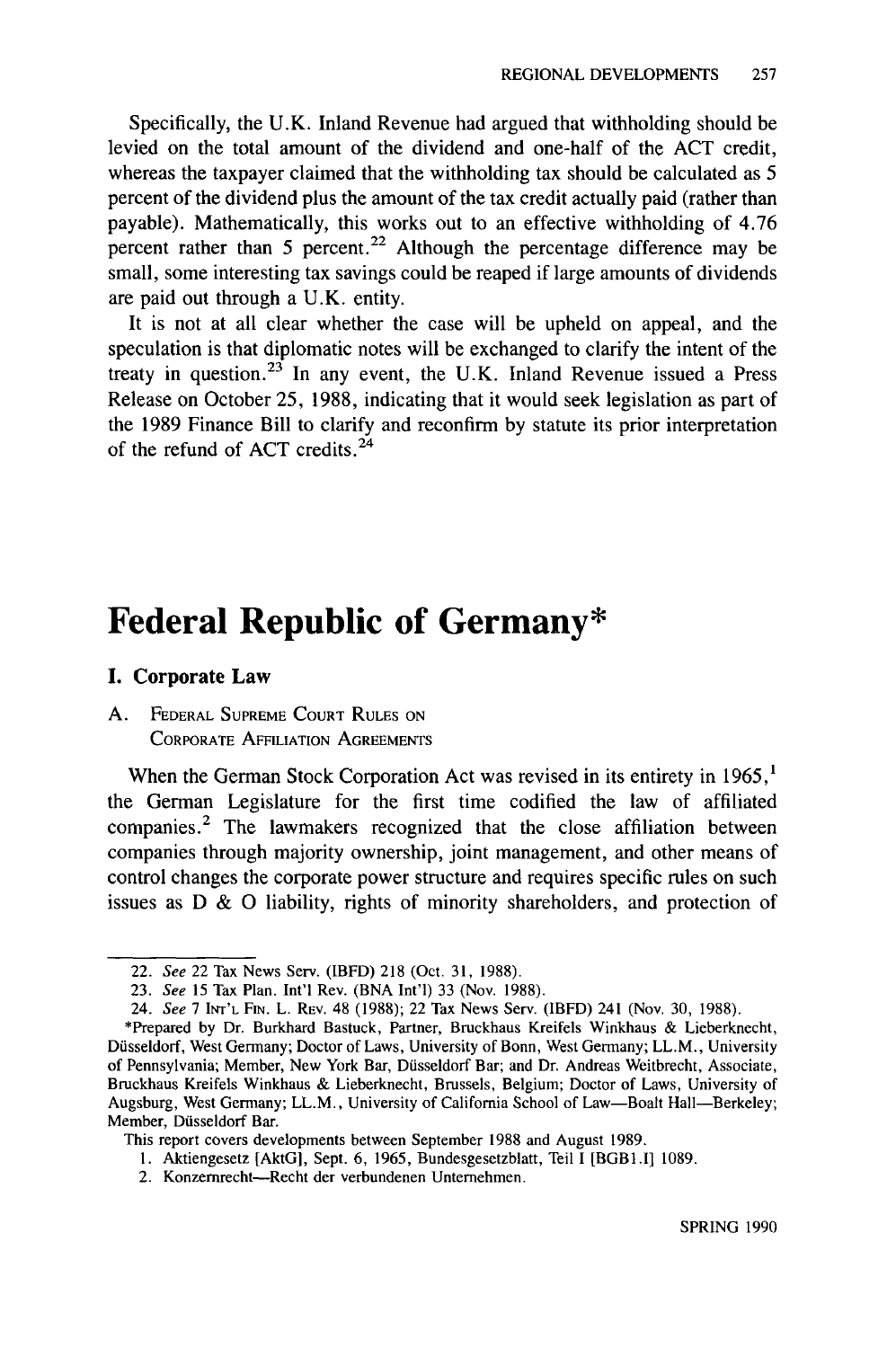creditors. These rules differ depending on how the companies are affiliated with one another. Where one company, through majority ownership and other means of influence, exercises control over another, the affiliation is called factual.<sup>3</sup> The affiliation is of a contractual nature<sup>4</sup> where the exercise of control is governed by an affiliation agreement.<sup>5</sup>

Perhaps the most common form of affiliation agreement in German corporate practice gives one company the right to control the affairs of another company.<sup>6</sup> Such a right is usually coupled with a right to the profits of the controlled company and an obligation to absorb that company's losses. 7 Aside from making the controlled company a division of the controlling entity, the main benefit of such an agreement is that it allows the controlling company to consolidate fully the controlled company's profits and losses for tax purposes. <sup>8</sup>

The rules on affiliated companies, including those on affiliation agreements being embodied in the Stock Corporation Act, address only situations where the controlled entity is a stock corporation *(Aktiengesellschaft).* In cases where the controlled entity is a limited liability company *(GmbH),* an entity comparable to a closely held U.S. corporation, the conditions for an enforceable profit transfer and loss absorption agreement had until recently remained unclear. The Federal Supreme Court has now clarified these conditions. In its decision of October 24, 1988,<sup>9</sup> the Court held that in order for a profit transfer and loss absorption agreement to be valid, the shareholders of both companies must approve of its terms. In addition, the resolution of the controlled company's shareholders must be notarized, and the agreement and the resolutions must be notified and registered with the commercial register having jurisdiction over the controlled company.

While corporate and tax practitioners may now rely on the Federal Supreme Court's decision in dealing with new affiliation agreements, the recognition of existing agreements that do not comply with the new decision remains in doubt. It is expected that the tax authorities will promulgate regulations that will allow companies to adjust to the new situation by certain deadlines. In the meantime, however, the Federal Ministry of Finance stated in a note to the public on December 30, 1988 that the tax authorities will not object to profit transfer and loss absorption agreements not complying with the new decision.

B. LAW **CONCERNING** PREPARATION **AND PUBLICATION** OF CORPORATE **FINANCIALS** *(BJLANZRCHTLINIENGESETZ)*

On October 24, **1988,** the European Commission submitted to the Council of Ministers its proposed amendments to the **1978** and **1983** Directives on the

- **7.** Ergebnisabfiihrungsvertrag, AktG § **291(1)** (2nd alternative).
- 8. Körperschaftsteuergesetz (Corporate Income Tax Code), § 14.
- **9.** Judgment of Oct. 24, **1988,** Betriebs-Berater **1989,** at **95.**

**<sup>3.</sup>** Faktischer Konzem, AktG §§ **311-318.**

<sup>4.</sup> Vertragskonzern.

**<sup>5.</sup>** Unternehmensvertrag, AktG §§ **291-310.**

**<sup>6.</sup>** Beherrschungsvertrag, AktG § **291(1)** (1st alternative).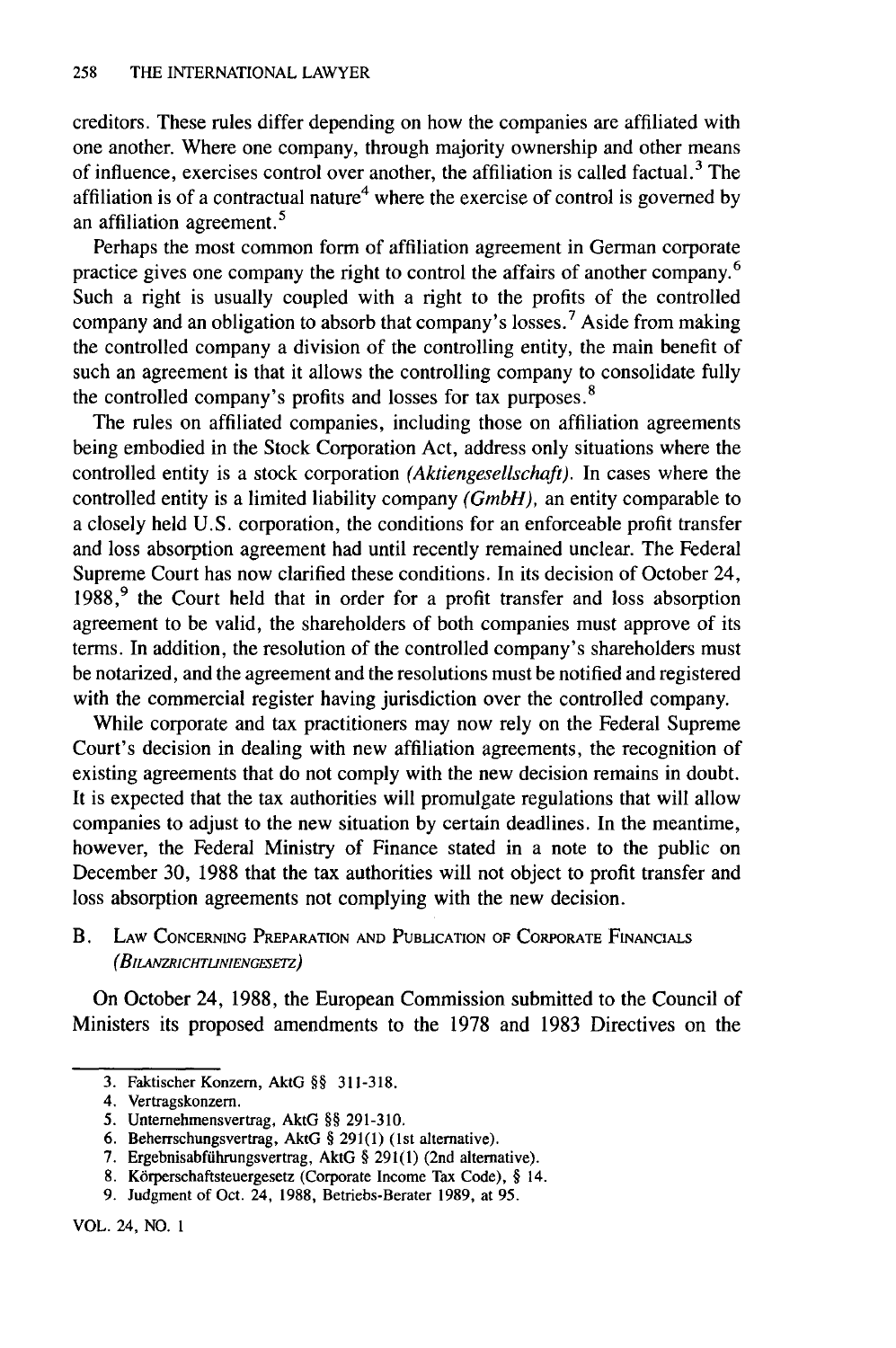Preparation and Publication of Corporate Financials. **1 <sup>0</sup>**These earlier Directives had prescribed requirements for the contents and publication of corporate financials that varied depending on whether the corporation was to be classified as small, medium, or large. Even though all Member States implemented the Directives, compliance with the new rules was slow, particularly on the part of small corporations that did not wish to have their balance sheets disclosed to the public.

The new Directive would enable the Member States to increase the criteria of size by 50 percent, allowing more companies to fall within the categories of small- and medium-size companies and thus enjoy the less stringent requirements for those groups. In addition, the Directive would alleviate the requirements for small corporations, exempting them from the application of the 1978 and 1983 Directives altogether if they are not affiliated with another company, if the shareholders and members of the management are identical, and if the shares are registered and may not be transferred without the company's approval. Other small corporations would not have to file their financial statements with the commercial register but be required either to provide access to their statutory accounts at their premises or to provide copies upon request.

The Commission's proposals were generally welcomed by both German businesses and politicians. Commentators pointed out, however, that adoption of the proposal would probably be linked to another Commission proposal extending the application of the publication Directives to businesses organized in the form of a GmbH & Co. KG, which are limited partnerships whose general partner is a corporation.

Yet it remains doubtful whether all Member States will be willing to sacrifice the more stringent publication rules currently in force for an extension of the more lenient proposed rules in favor of businesses such as the GmbH & Co. KG. It is expected that the lawmaking process will take until the early 1990s.

## **II. Commercial Law-Trade Agency Law to Be Amended**

In October **1989** the German Legislature passed the Act implementing the 1986 EEC Directive on the Coordination of Trade Agency Law in the Member States.<sup>11</sup> The EEC Directive recognizes that trade agents, who are independent entrepreneurs acting in the name and for the account of the principal, deserve a certain minimum amount of protection against unfair termination and loss of business due to termination. As a result, the EEC Directive introduces, inter alia, minimum notice periods, mandatory termination payments, and other protective features. Contrary to other EEC Member States, German trade agency

<sup>10.</sup> *Directives on the Preparation of Corporate Financials,* 31 O.J. EuR. Comm. (No. C 287) 5 (1988).

<sup>11.</sup> BGTBI.I 1910.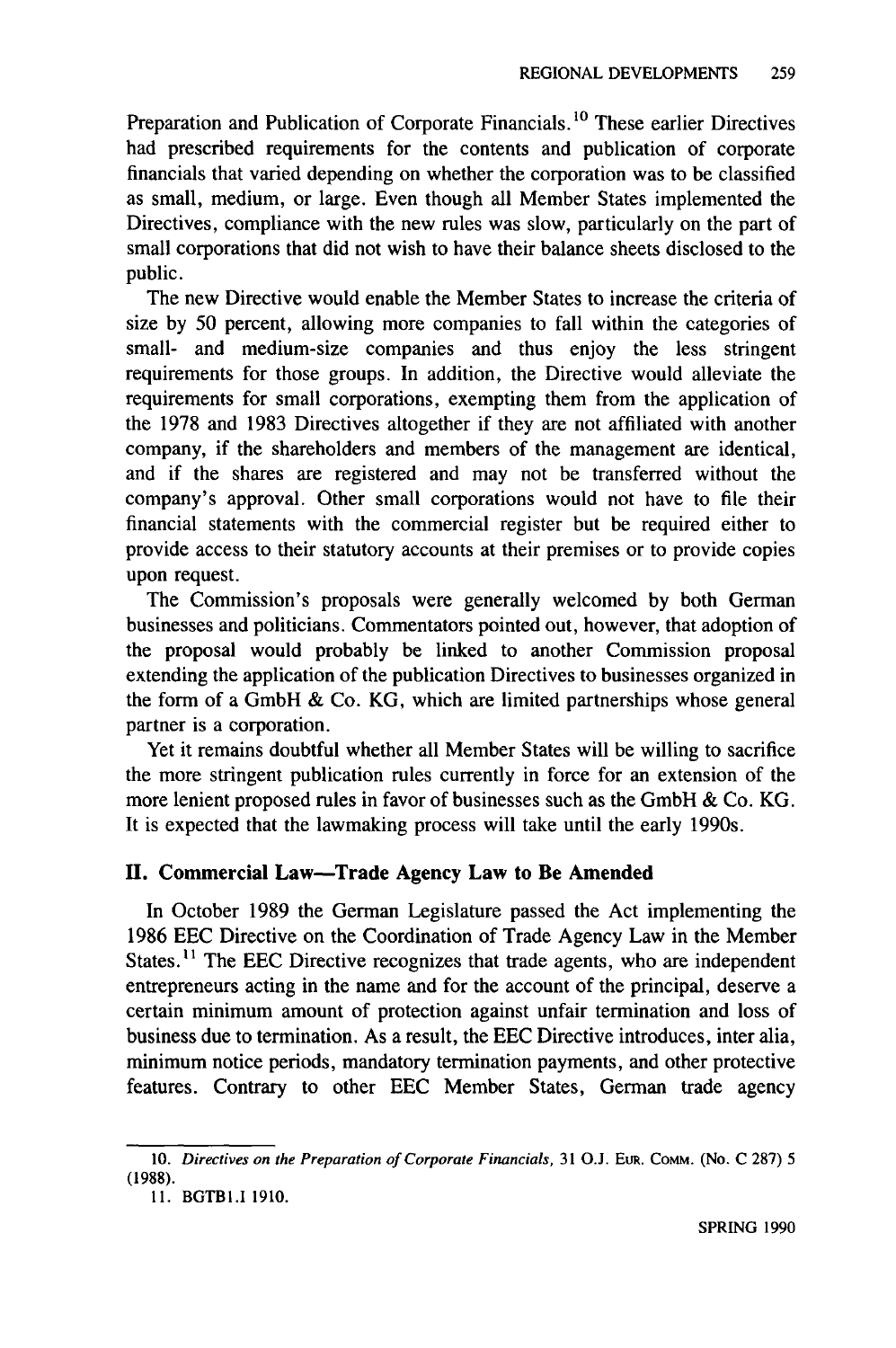law, which is codified in the German Commercial Code,<sup>12</sup> had always attempted to balance the principal's and the agent's interests evenly and had for a long time provided for a mandatory termination payment up to an average of one year's commission.<sup>13</sup> Only a few changes in the current law were therefore necessary to bring German trade agency law in line with EEC standards.

In accordance with the EEC Directive, the notice periods for agency agreements with an indefinite duration will be modified. Long-term agreements that have lasted over five years will be terminable only upon six months' notice.<sup>14</sup> The termination payment with up to an average of one year's commission rate remains in place.

Changes will also occur in the mandatory character of the law. Until now, the parties to an international trade agency agreement could subject their agreement to German law and exclude the application of individual provisions, including those on termination payments, if the trade agent had its place of business outside of Germany. *1 <sup>5</sup>*As an alternative, the parties could agree that the trade agent's law was to govern the agreement and exclude termination payments if that law did not provide for mandatory termination payments. **16** In the future, it will no longer be possible to contract away the mandatory features of the Commercial Code if German law is to govern the agreement and the trade agent has its place of business in an EEC Member State. **17** Since the laws of all Member States will in substance be equivalent, the choice of the trade agent's law will generate the same substantive results. In relation to third countries such as the United States, however, the old rule will survive.

The new law will be effective as of January 1, 1990.

## **III. International Litigation-Proposed Regulation on Documentary Requests**

In November of 1988, the Federal Ministry of Justice published a new draft Regulation on documentary requests under the 1965 Hague Convention on the Service of Documents and the 1970 Convention on the Taking of Evidence Abroad. **18** The draft Regulation is designed to remove some of the difficulties that have arisen in international litigation involving U.S. and German parties.

These difficulties stem from the sharp differences between the legal systems in both countries, particularly the area of civil procedure. While pretrial discovery is an indispensable feature of U.S. civil practice, the German Code of Civil

VOL. 24, NO. **I**

<sup>12.</sup> Handelsgesetzbuch [HGB] § § 84-92c.

<sup>13.</sup> HGB § 89b.

<sup>14.</sup> HGB new § 89.

<sup>15.</sup> HGB § 92c.

<sup>16.</sup> Judgment of Jan. 30, 1961, Bundesgerichtshof [BGH], W. Ger., 16 Lindenmeier-Moehring Collection of Cases [LM], HGB § 89b.

<sup>17.</sup> HGB new § 92c.

<sup>18.</sup> REFERENTENENTWURF DES BUNDESMINISTERS DER JUSTIZ (1988).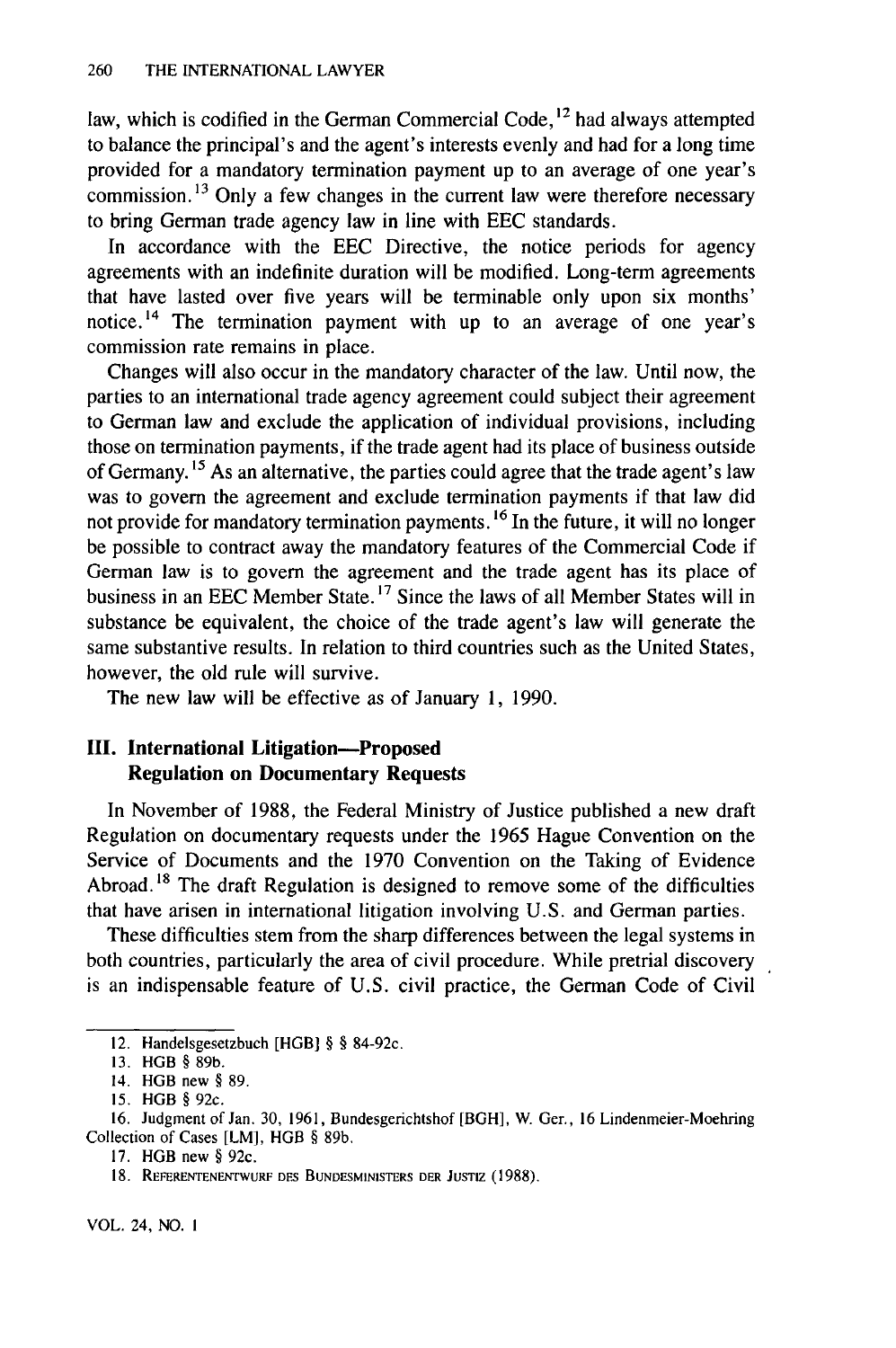Procedure<sup>19</sup> provides for no pretrial discovery at all. It requires only that the plaintiff specify the relief prayed for and the facts on which the claim is based.<sup>20</sup> The purpose of naming testimony and documents in the complaint and subsequent briefs is to prove the facts alleged but not to generate new facts and testimony.<sup>21</sup> Consequently, the Code of Civil Procedure contains no rules dealing with requests for the production of documents. When West Germany ratified the Hague Convention on the Taking of Evidence Abroad, it reserved the right to deny foreign documentary requests until such time as the relevant procedures and the circumstances under which requests were justified were laid down in a regulation on the subject.<sup>22</sup>

Pending the promulgation of such a regulation, German authorities have consistently rejected requests by U.S. authorities for the production of documents. This policy, in turn, has prompted U.S. courts to request the production of documents in the United States in accordance with U.S. law, provided that the U.S. court had jurisdiction over the German defendant. When the United States Supreme Court, in *Aérospatiale*,<sup>23</sup> held that the provisions of the Hague Convention were not exclusive and foreign parties could in the appropriate circumstances be required to produce documents in the United States in accordance with U.S. law, German industry and business circles asked the Federal Government to develop a regulation designed to relieve some of the tension from what has been referred to as the U.S.-German judicial conflict.

The new draft Regulation would provide a mechanism for dealing with documentary requests as long as the fundamental principles of German procedural law were observed and the request did not violate the vital interests of the parties concerned. These principles are set forth in sections 1 and 2 of the draft. According to the draft Regulation, any documentary request must clearly identify the relevant documents and must specify the facts upon which a substantive claim is based, including in product liability cases the allegedly defective goods and the defect. Requests may be denied if the documents are apparently unrelated to the substantive claim or if the production of the documents would cause the parties concerned substantial harm. In disposing of the request, the German court may impose restrictions to protect the party's justified interests, particularly where the documents contain privileged information or business secrets.

On the procedural side, the decision on the request is entrusted to the lower courts, which must hear the parties involved before rendering their decision. All decisions are subject to review by a Court of Appeals *(Oberlandesgericht).*

<sup>19.</sup> Zivilprozessordnung [ZPO].

<sup>20.</sup> ZPO § 253.

<sup>21.</sup> Judgment of May 4, 1964, BGH, [1964] Neue Juristische Wochenschrift [NJW] 1414.

<sup>22.</sup> Official Announcement of June 21, 1979, BGBl.II 780; Ausffihrungsgesetz (Implementation Act) (Dec. 22, 1979), BGBI.I 3105.

<sup>23.</sup> Société Nationale Industrielle Aérospatiale v. United States Dist. Ct., 482 U.S. 522 (1987).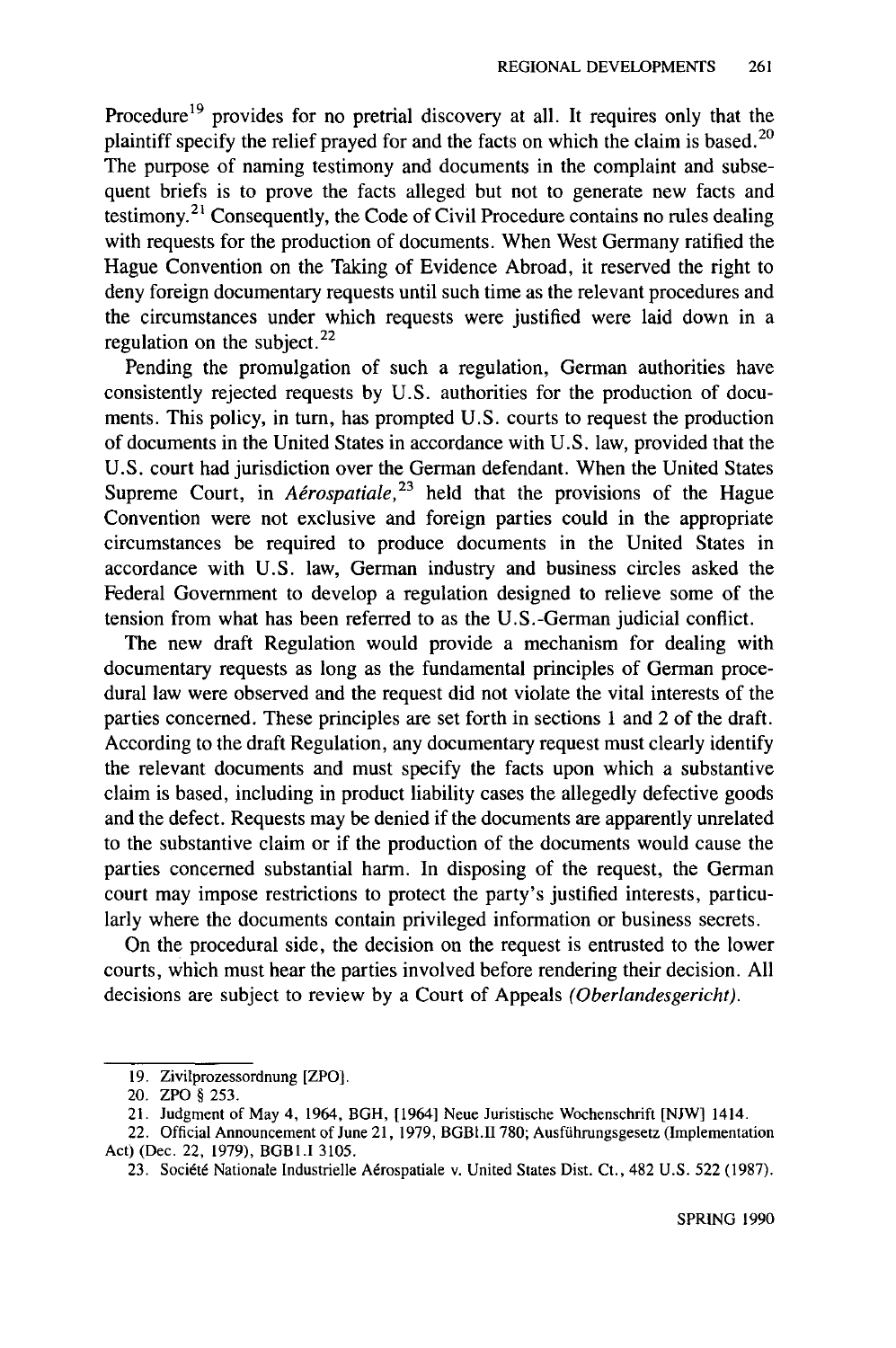The draft Regulation has been criticized by some and hailed by others. While the government is in favor of it, business circles remain skeptical. If the administration goes ahead with the draft Regulation, it may enter into effect on relatively short notice.

## IV. Tax Law

## **A.** TAX REFORM **ACT** PARTLY WITHDRAWN

As already reported in this article,  $24$  the Tax Reform Act of 1990 increased the taxes on capital gains from the sale of businesses and substantial shareholdings and introduced a 10 percent withholding tax on interest income. Faced with lasting criticism from the public, the Federal Government has now stated that it will withdraw, or at least mitigate, some of the new features before they have entered into effect.

While the exact contents of the new scheme are still under consideration, it is expected that capital gains from the sale of businesses or substantial shareholdings of up to DM 30,000,000 will continue to enjoy the current 50 percent tax reduction, and that the full rate will only apply to gains over and above that amount. The Government's position on a withholding tax, however, is already clear: this tax will not be implemented.

Even though the Government lost some of its credibility as a result of this zigzag course, it managed to gain the favor of entrepreneurs who had already set out to sell their companies while the old capital gains rule lasted. The move also might dissuade investors from diverting their investments into countries with a more favorable tax system.

## B. FEDERAL **TAX COURT RULES ON U.S.-GERMAN ESTATES**

A new decision of the Federal Tax Court *(Bundesfinanzhof)* may create difficulties for the administration of a U.S. estate whose beneficiaries, for tax purposes, are German residents. In a judgment handed down on June 8, 1988, <sup>25</sup> the Federal Tax Court held that for German tax purposes the estate of a New York decedent passes to the German beneficiaries at the time of the decedent's death and not at the time of interim distribution or the rendering of a final decree of distribution by the U.S. probate court.

Under German inheritance law, all assets and liabilities of the decedent pass to the heir or heirs at the time of death, and the heirs are considered to be the decedent's successors-in-law in all respects.<sup>26</sup> The same is true if the testator has appointed an executor *(Testamentsvollstrecker).* In that case, too, legal title vests

<sup>24.</sup> Bastuck & Weitbrecht, *Regional Developments, Federal Republic of Germany,* 23 **INT'L** LAW. 287-90 (1989).

<sup>25.</sup> Judgment of June 8, 1988, Bundesfinanzhof [BFH] (Federal Tax Court), II BStB1 808.

<sup>26.</sup> Burgerliches Gesetzbuch (German Civil Code) [BGBI § 1922.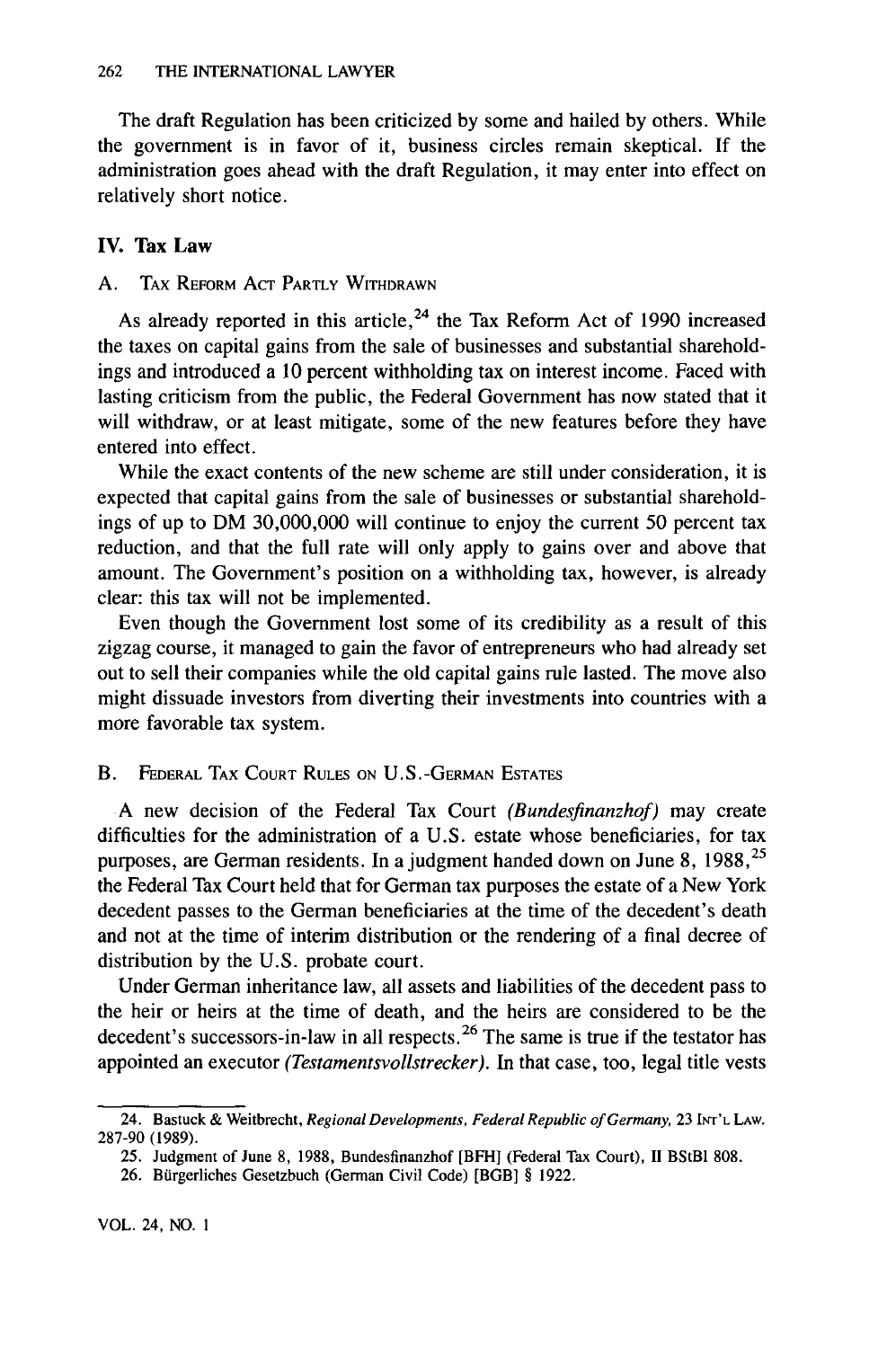in the heirs at the time of death, and the executor only has power to take possession of the estate and administer it in accordance with the testator's orders and directions.

German tax law follows this general scheme. The inheritance tax under the Inheritance and Gift Tax Act<sup>27</sup> is levied on the inheritance of a share in the estate, and since the inheritance occurs at the time of the decedent's death, the tax obligation also arises at the time of death. For purposes of income tax law, all income derived from assets held in the estate is considered as income of the heirs, and there is no intermediary income tax payer such as the estate.

These German tax rules are ill-fitted to address different rules of succession under foreign law. If, under applicable rules of choice of law, the succession is governed by the laws of a foreign jurisdiction (this is usually the case when the decedent is a foreign national who last resided in the foreign jurisdiction) the foreign succession rules must be interpreted to fit the German categories of inheritance and income tax law. Until recently, the Federal Tax Court has consistently held that succession under U.S. law was so drastically different as to require a different characterization under German inheritance tax law. Since legal title to individual assets only passed to the beneficiaries of the residual estate at the time of interim distribution or the rendering of a final decree of distribution, at least when the executor had free discretion as to the time when distributions were made, the succession only occurred at those moments, and consequently the inheritance tax only arose at those points in time.<sup>28</sup> Even though the cases were not very clear on the point, this allocation of assets would also have seemed governing for income tax purposes. Thus, income derived by the estate prior to the relevant time of succession under German inheritance tax law would not be attributed to the heirs and therefore would not be taxable to them.

In a recent case, the Federal Tax Court overruled its earlier decision of 1964, holding that for the purpose of capital tax *(Vermögensteuer)* the estate of a New York decedent must be deemed to have passed to the main beneficiaries under the will at the time of the decedent's death even if the executors had been granted the widest discretion to administer and dispose of the assets. The Court compared the German tax treatment if an executor had been appointed and concluded that the situation was not so drastically different as to warrant a different tax treatment. In addition, the Court found that under New York law beneficial title to real estate passed to the heirs at the time of death, which would in any event require a different characterization of succession to real estate and to other property.

From the Court's opinion it is clear that this characterization will apply for the purposes of all taxes, including income tax. The main discussion revolves around

<sup>27.</sup> Erbschaftsteuer- und Schenkungsteuergesetz.

<sup>28.</sup> Judgment of May 15, 1964, III BStBI 408; Judgment of May 31, 1961, III BStBI 312; see also Judgment of May 12, 1970, **11** BStB1 462; Judgment of Feb. 2, 1977, II BStBI 425.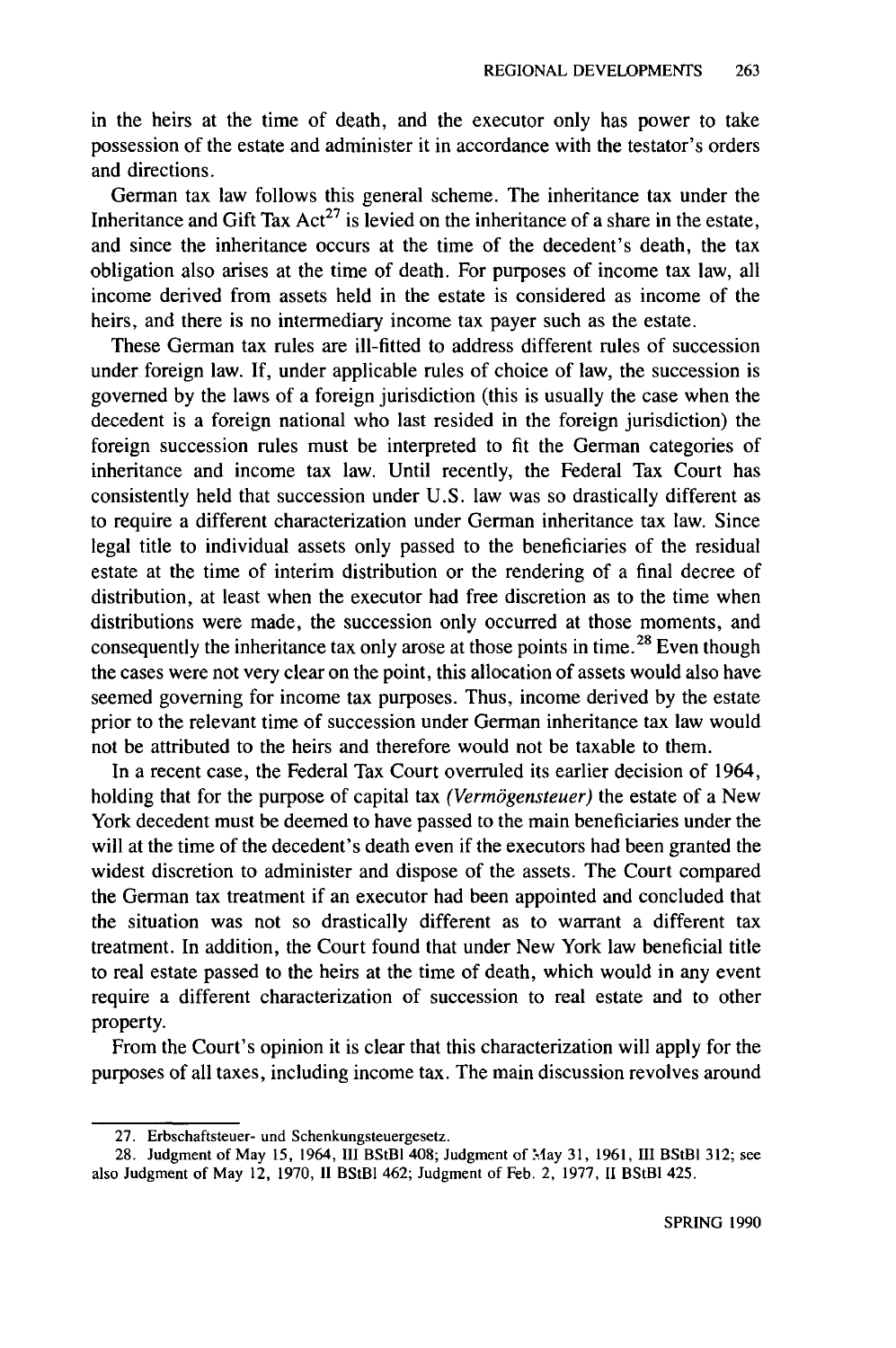section 39 of the Federal Tax Code *(Abgabenordnung),* which deals with title to assets for purposes of tax law in general.<sup>29</sup>

The new decision would seem to create more problems than it attempts to solve. Where the administration and liquidation of the estate takes a few years, all income derived by the estate must be allocated to the German beneficiaries and become subject to German income taxation, provided that the U.S.- German Double Taxation Treaty assigns the taxation right to Germany. This raises the problem of determining which costs of the estate may be deductible for German income tax purposes. When the estate has paid income taxes in the United States, it appears that double taxation may be avoided only if a reconciliation proceeding under article XVII of the Double Taxation Treaty is initiated. To mitigate these problems, American executors may be best advised to distribute assets from the estate as early as possible.

#### **V. Product Liability-Enactment of New Law Delayed**

In June **of** 1988, the Federal Government submitted the draft of a German Product Liability Law *(Produkthaftungsgesetz),* implementing the EEC Product Liability Directive. Even though the EEC implementation period ended on August 1, 1988, Germans are still waiting for the new law, which would introduce the concept of strict liability for all industrial products.

When the draft was discussed in the Bundestag in November of 1988, Social Democrats and Greens said that the draft did not sufficiently protect consumer interests. They contended that agricultural products would be excluded from the application of the new law, that it would contain the so-called development risk defense, that it would provide for a cap on liability for defective product series, and that it would not grant damages for pain and suffering on a no-fault theory.

The draft was referred to various legislative committees for further review. It may be passed into law relatively soon but will most likely enter into effect at a later date because industry has asked for a transition period within which it can adjust to the new regime.

#### **VI. International Trade--Germany to Ratify U.N. Sales Convention**

On April 20, 1989, the Federal Parliament adopted the Act Concerning the United Nations Convention on Contracts for the International Sale of Goods.<sup>30</sup> At the same time the 1964 Hague Uniform Laws on the International Sale of Goods were repealed. The Act thus having completed the domestic law-making process, the Government will now proceed with the ratification of the Conven-

<sup>29.</sup> The Berlin Ministry of Finance has already stated that it will apply the new rule to inheritance tax, Decree of Mar. 28, 1989, DStR 323.

<sup>30.</sup> BGBI.II 586.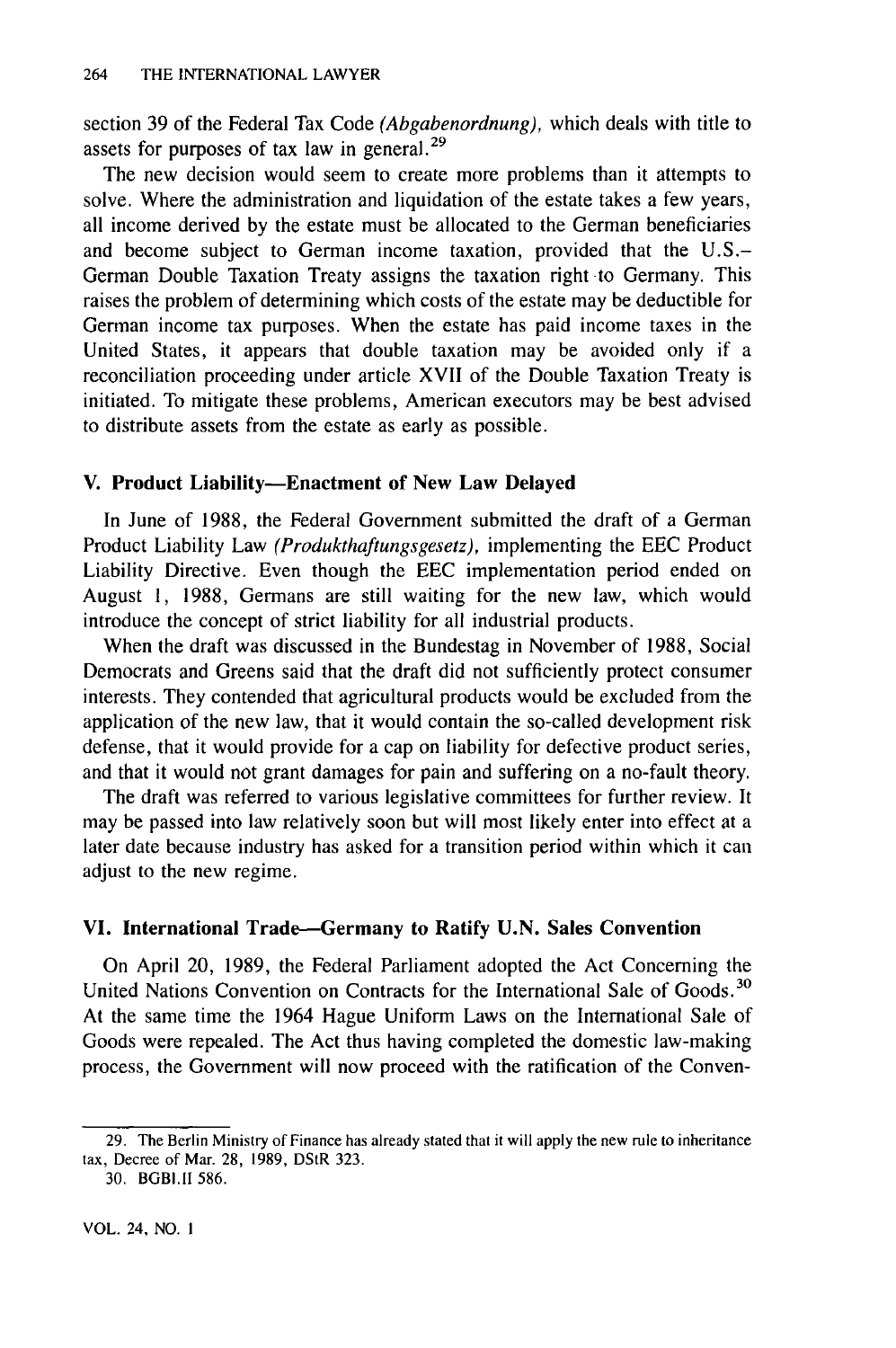tion and the denunciation of the Hague Conventions in accordance with article 99 of the U.N. Convention.

#### **VII. Antitrust Law**

#### **A.** GERMAN ANTITRUST LAW

#### *1. Merger Control*

Merger control continues to be the most important area of the Federal Cartel Office's enforcement activities. Even though very few merger proceedings result in a formal prohibition order,<sup>31</sup> many merger projects are abandoned after objections from the Federal Cartel Office. Such objections may be raised either during informal pre-merger discussions between advisers and the Federal Cartel Office or during the course of merger proceedings.<sup>32</sup>

#### a. Extraterritorial Reach of German Merger Control Law

In the prohibition order of March 3,  $1989<sup>33</sup>$  concerning the merger between Linde and the Kaye Organization, the Federal Cartel Office had to face the issue of the extraterritorial reach of German merger control. The Decision Making Board came to the conclusion that Linde held a dominant position in the German market for certain kinds of forklifts. Once a company is considered to enjoy a dominant position, an acquisition of another company that is active in the same product market and resulting in additional market share will normally be considered as strengthening this dominant position. The Federal Cartel Office will prohibit such a merger unless the merger has procompetitive effects that outweigh the anticompetitive effects.

Because the Kaye Organization produced and distributed forklifts in many European countries, especially the United Kingdom, France, and the Federal Republic of Germany, the acquisition of both the English parent company and the German subsidiary was considered to strengthen the dominant position of Linde in the domestic market. The Decision Making Board, however, limited its prohibition order to the German subsidiary. Linde was allowed to acquire the

<sup>31.</sup> During the reporting period, the Federal Cartel Office has, inter alia, prohibited the merger between two specialized producers of nonferrous wrought products, Decree of Aug. 18, 1988, 39 Wirtschaft und Wettbewerb 82 **[ =** WuW/E BKartA 2304] (Wieland/Langenberg), a merger in the fields of industrial gases and carbonic acid, Decree of Aug. 2, 1988, 39 Wirtschaft und Wettbewerb 165 [=WuW/E BKartA 23191 (Messer Griesheim/Buse), and the acquisition by Melitta Werke of Kraft's German wrapping paper business including the trademark "Frappan," Decree **ef** Apr. 19, 1989, 39 Wirtschaft und Wettbewerb 843 **[=** WuW/E BKartA 2377].

<sup>32.</sup> The Federal Cartel Office continues to point to this so-called "Vorfeldwirkung" in order to support its contention that the German merger control laws are quite effective despite relatively few and often unspectacular prohibition orders. For the latest statement of this thesis, for which there is supporting evidence, see the biannual report of the Bundeskartellamt [BKartA] for the years 1987 & 1988, **BUNDESDRUCKSACHE** 11/4611, at 14.

<sup>33.</sup> See 39 Wirtschaft und Wettbewerb 765 [ = WuW/E BKartA 2363] (Linde/Lansing).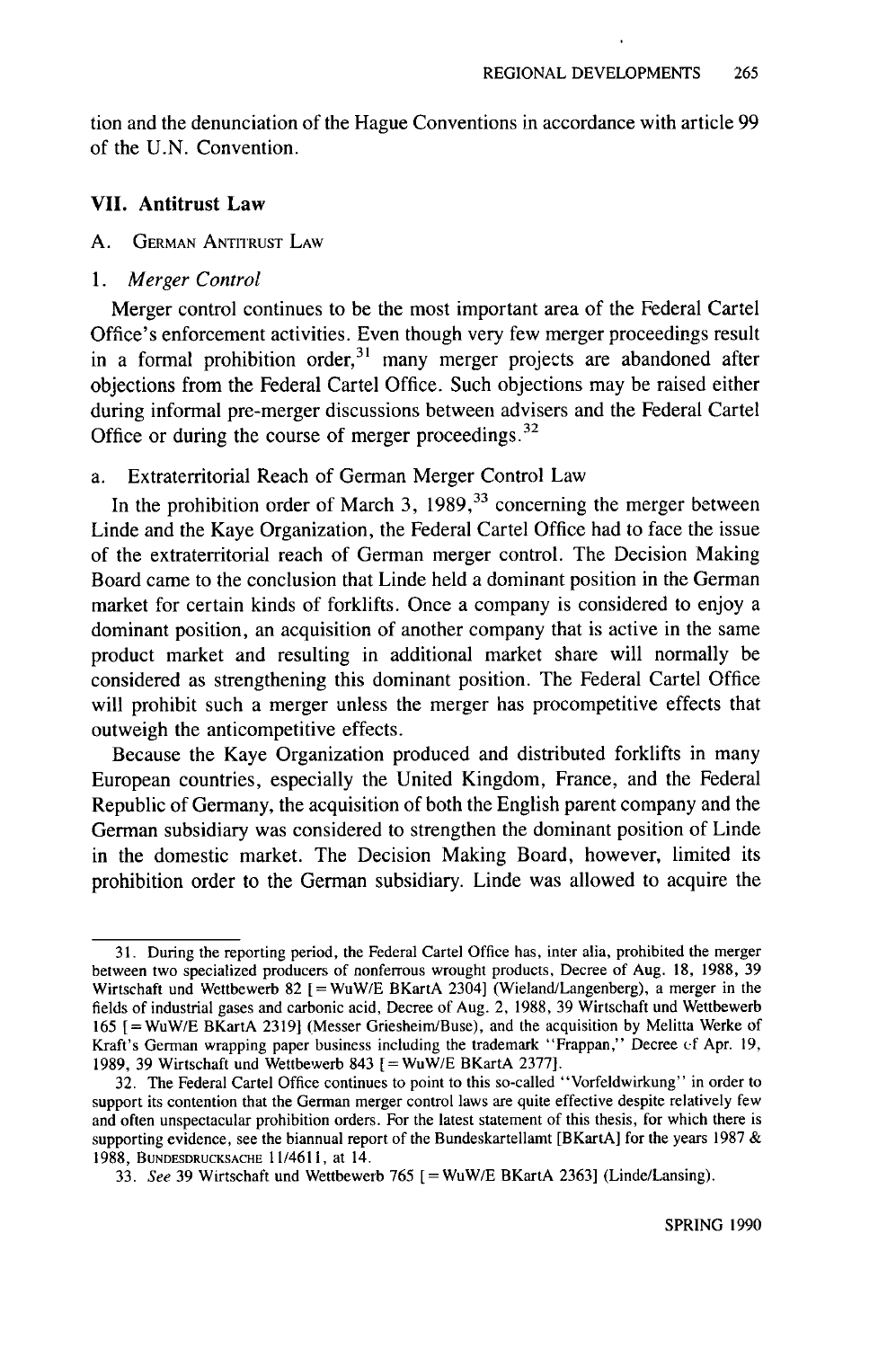entire non-German business of Kaye, even though such acquisition was considered to strengthen Linde's dominant position on the German market. The Decision Making Board was of the opinion that under public international law a German governmental agency has no jurisdiction to prohibit and enjoin the acquisition of a foreign corporation.

Until *Linde* it has been generally accepted in the Federal Republic and most other Western countries (with the exception of the United Kingdom) that under the effects principle a state has jurisdiction over the acquisition of a foreign company if such acquisition would have anticompetitive effects on the domestic market. $34$  Such jurisdiction, however, is to be exercised with restraint and under observance of an international rule of reason. <sup>35</sup>*Linde* would appear to abandon this concept for a per se prohibition emanating from public international law.<sup>36</sup> Officers of the Federal Cartel Office have suggested that *Linde* is to be limited to its facts and that no further conclusions should be drawn as to the future practice of the Federal Cartel Office regarding the extraterritorial application of German merger control laws.

## b. The Daimler-Benz/MBB Merger

The Federal Cartel Office also prohibited the proposed acquisition by Daimler-Benz of a substantial interest in Messerschmitt-Bolkow-Blohm (MBB).<sup>37</sup> Daimler-Benz is not only a leading manufacturer of passenger cars and trucks but also holds controlling interests in the electrical equipment manufacturer AEG and in the technology/aerospace firm of Dornier. The Federal Cartel Office was of the opinion that the merger would lead to or strengthen dominant market positions of Daimler-Benz in the fields of defense technology, aircraft and aerospace technology, as well as trucks.

Daimler-Benz and MBB subsequently applied to the Federal Minister of Economics for an exemption under section 24 subparagraph 3 of the Act against Restraints of Competition, which allows the Federal Minister of Economics to override the Federal Cartel Office, provided that the merger has other advantages that outweigh the competitive concerns raised by the Federal Cartel Office. On September 6, 1989, the Federal Minister of Economics allowed the application

<sup>34.</sup> *See* Consol Gold Fields, PLC v. Anglo Am. Corp. of S. Afr., 713 F. Supp. 1479 (S.D.N.Y. 1989).

<sup>35.</sup> Such restraint is required by the public international law principle of noninterference. For a comprehensive discussion of antitrust jurisdiction under customary international law, see Meessen, Antitrust Jurisdiction under Customary International Law, 78 AM. J. INT<sup>*'*</sup>L L. 783 (1984). A more restrained application of domestic antitrust law to international fact situations may also be suggested by conflict of laws principles found in domestic law (see, e.g., Timberlane Lumber Co. v. Bank of Am., 549 F.2d 597 (9th Cir. 1976); Mannington Mills, Inc. v. Congoleum Corp., 595 F.2d 1287 (3d Cir. 1979) ).

<sup>36.</sup> The Decision is under appeal, *supra* note 33. The appeal is, of course, limited to that part of the decision that prohibits the acquisition of the German subsidiary and thus is not likely to shed new light on the issue of extraterritorial application.

**<sup>37.</sup>** Decree of Apr. **17,** 1989, 39 Wirtschaft und Wettbewerb 633 [= WuW/E BKartA 2335]. VOL. 24, NO. **1**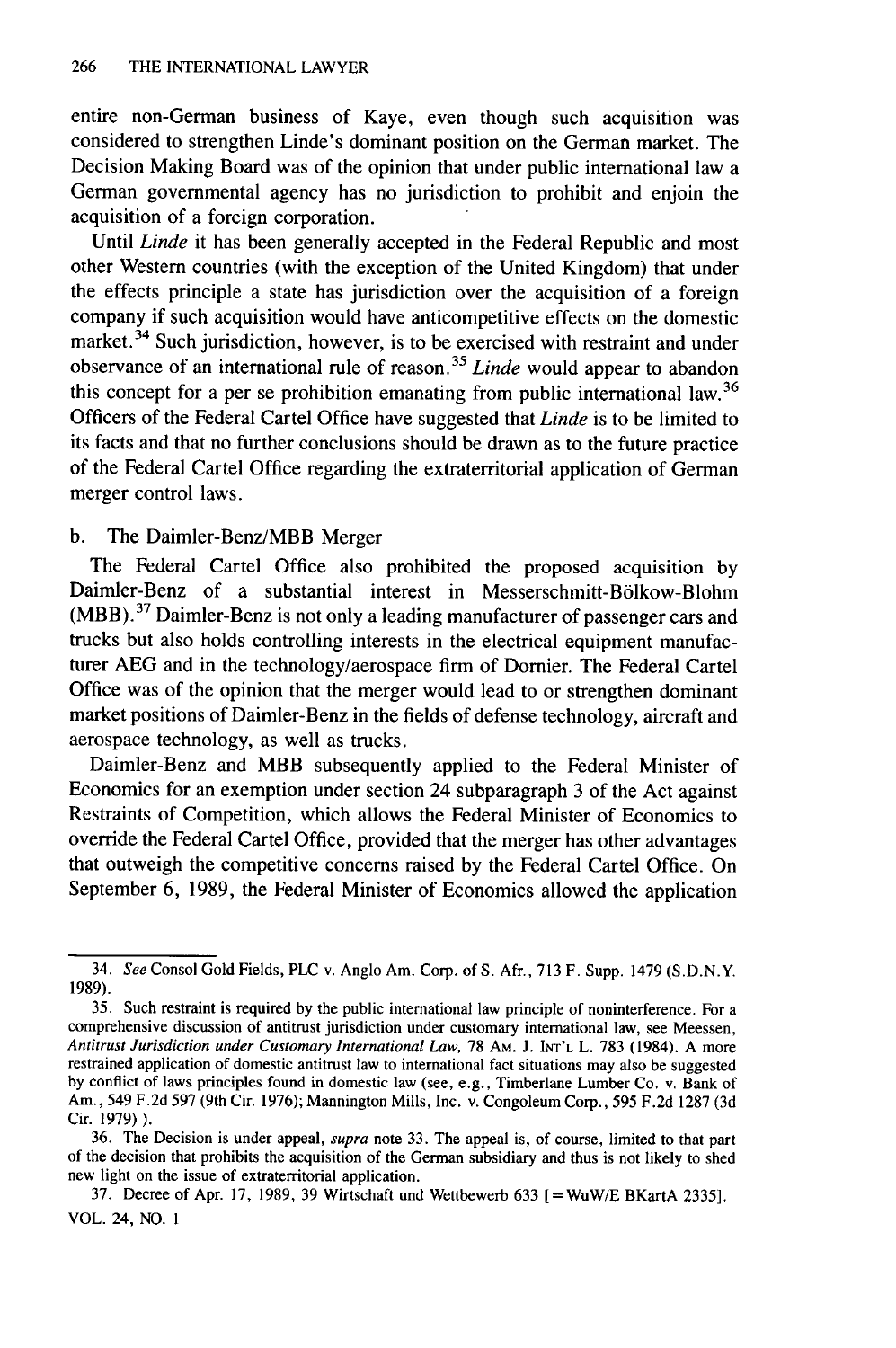subject to certain conditions.<sup>38</sup> The decision holds that the advantages the merger entails (reduction of subsidies for Airbus Industrie, improvements of international competitiveness in the defense and aerospace industry) outweigh the merger's negative effects on the market structure found by the Federal Cartel Office.<sup>39</sup> The conditions imposed upon the merging enterprises require, inter alia, divestiture in the field of marine technology and divestiture of Daimler-Benz's stake in Krauss-Maffei, the leading German producer of tanks.

#### *2. Legislation*

The Federal Cabinet has introduced in the legislature a proposal for a new Antitrust Improvement Act known as the Fifth Revision of the Law Against Restraints of Competition *(5. Novelle zum Gesetz gegen Wettbewerbsbeschriinkungen).* This little-known but potentially very significant provision would broaden the statutory definition of what constitutes a merger. At present, the acquisition of shares in another company is subject to merger control only if at least 25 percent of the shares are acquired. 40 .This threshold would be lowered **by** the new legislation (without giving a specific percentage) when the acquisition allows the acquiring company to exert, directly or indirectly, an influence over the target company that is of competitive relevance. Mergers of this kind would, however, be exempt from pre-merger notification.

#### B. EEC **ANTITRUST** LAW

In all but the most local transactions, a lawyer advising on German antitrust law will have to take into account Community antitrust law as well. The emphasis continues to shift from national to Community antitrust law.

#### *1. New Block Exemption Regulations*

As expected, the Commission has enacted the Block Exemption Regulations for Franchising Agreements<sup>41</sup> and Know-How Licensing Agreements.<sup>42</sup>

## *2. Proposed Merger Control Regulation*

Without any doubt, the proposed merger control regulation of the EEC is the most important topic on today's EEC antitrust agenda.<sup>43</sup> Substantial progress

<sup>38.</sup> Decree of Sept. 6, 1989, 39 Wirtschaft und Wettbewerb 947 [=WuW/E BMW 191] (Daimler-Benz/MBB).

<sup>39.</sup> These findings by the Federal Cartel Office must be accepted by the Minister of Economics and can only be reversed upon appeal. See Federal Minister of Economics, supra note 38, 39 Wirtschaft und Wettbewerb 947, at 956 **[=** WuW/E BMW 200].

<sup>40.</sup> Under the present law the acquisition of less than 25 percent of the shares constitutes a merger only if additional factors are present (e.g., where the acquiring company receives additional voting rights). See Law Against Restraints of Competition § 23.

<sup>41. 31</sup> O.J. EUR. COMM. (No. L 359) 46 (1988).

<sup>42. 32</sup> O.J. **EUR.** COMM. (No. L 61) 1 (1989).

<sup>43.</sup> For the latest published proposal, see 32 O.J. EUR. COMM. (No. C 22) 14 (1989).